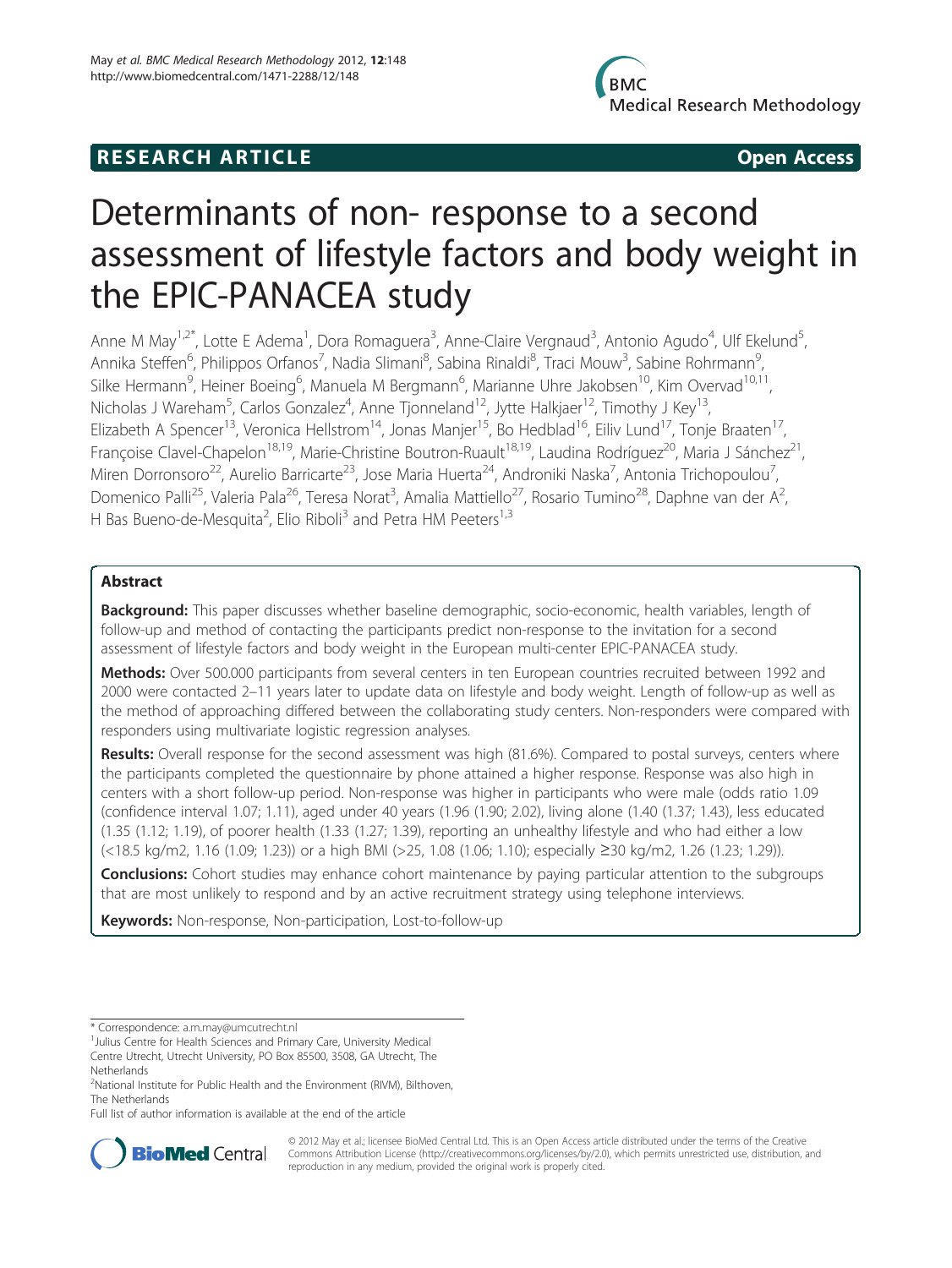# Background

Large cohort studies are subject to the problem of attrition. The most prominent types of attrition include those participants who have died during the follow-up period, those who cannot be located because of (e)migration, and those who do not respond to the follow-up survey (i.e., non-responders) [\[1,2](#page-8-0)]. Although some causes cannot be influenced by the researcher, study design and efforts to contact the study population can modify the degree of attrition [[2\]](#page-8-0).

High rates of non-participation to a follow-up survey can lead to selection bias, when the persons who dropout differ significantly from the participants in characteristics that are related to the outcome being studied [\[3,4](#page-8-0)]. This loss of a selective group can reduce the external validity as well as the generalizability of the research findings [\[1,2,5,6](#page-8-0)]. The success of any longitudinal study, therefore, depends upon its participants remaining in the study [\[2](#page-8-0)]. Assessment of information on initial participation and retention rates helps to evaluate potential selection bias when non-participation during follow-up is not random [[1,7,8\]](#page-8-0). Furthermore, assessment of determinants of attrition may identify characteristics of participants who are most unlikely to respond to the follow-up survey [[1\]](#page-8-0). This may aid in management strategies to target specifically individuals with such characteristics and thus leading to reducing non-response [[1,4,6,9\]](#page-8-0). Various population-based longitudinal cohort studies have shown that non-responders often differ from those who respond to a follow-up survey with respect to demographic, socioeconomic and health characteristics. Many factors have been investigated, though not all factors are consistently found to be significantly associated with non-response [[10,11\]](#page-8-0). However, in most studies, non-responders are more likely to be among the youngest [\[1](#page-8-0)-[3,12\]](#page-8-0) or oldest participants [[6,8,9\]](#page-8-0), to live alone [[1-4,6,9,13](#page-8-0)], to be less educated [\[1](#page-8-0),[4](#page-8-0),[6,8,11-14\]](#page-8-0), unemployed  $[2,5,9,14]$  $[2,5,9,14]$  $[2,5,9,14]$  $[2,5,9,14]$  and to have a low income  $[5,6,11]$  $[5,6,11]$ . Non-responders are more likely to have an unhealthy lifestyle, especially being a smoker [[2-4,7,8,11,13](#page-8-0)]. The general health profile of non-responders tends to be worse than that of responders [\[1,4,8](#page-8-0),[9](#page-8-0),[11](#page-8-0),[13](#page-8-0),[15,16](#page-8-0)] and a higher prevalence of obesity is observed [\[3,8,12](#page-8-0)].

To date, studies on determinants of non-response have been mainly conducted in single population-based cohorts where all participants were followed for the same time period. The present study, however, is based on data from almost 500.000 participants from 10 European countries, as part of the EPIC-PANACEA (European Prospective Investigation into Cancer and Nutrition-Physical Activity, Nutrition, Alcohol, Cessation of Smoking, Eating out of home And obesity) study. EPIC-PANACEA aims to investigate the determinants of obesity and body weight changes in Europe. For

the purpose of EPIC-PANACEA data from a second assessment of body weight collected several years after baseline were centralized and combined with the EPIC baseline dataset. The length of follow-up as well as the method of contacting participants (i.e. by postal surveys, directly by phone or by a request to visit a study center for physical examination) differed between the collaborating centers. This allows insight in whether non-response differs with various methods of contacting participants and diverse durations of follow-up.

The purpose of the present study was twofold. First, we investigated whether baseline demographic, socioeconomic, health variables, length of follow-up and method of contacting the participants predicted nonresponse to an invitation for a second assessment of lifestyle factors and body weight excluding those who were not (yet) contacted, and those who either died or emigrated during follow-up. This provides insight in important determinants of non-response that can be used to enhance cohort maintenance in future studies. Second, we compared all baseline participants for whom a second body weight assessment was missing (including non-responders, (e)migrated, deceased or not yet contacted participants) with responders, to evaluate whether the population lost to follow-up formed a selective group causing potential selection bias in future analyses.

# **Methods**

#### Study population at baseline

The PANACEA study is part of the large EPIC study. EPIC is an ongoing multi-center prospective cohort study, designed to investigate the relationship of nutrition and lifestyle with cancer and other chronic diseases [[17\]](#page-8-0). The study is conducted in several centers in ten European countries (Denmark [Copenhagen, Aarhus], France, Germany [Potsdam, Heidelberg], Greece, Italy [Florence, Varese, Ragusa, Turin, Naples], The Netherlands [Utrecht, Doetinchem, Amsterdam/Maastricht], Norway, Spain [Asturias, Granada, Murcia, Navarra, San Sebastian], Sweden [Malmø, Umea] and the United Kingdom [Oxford general health, Oxford health conscious, Cambridge]). In the present study, multiple centers within a country were treated as a single study center, when length of follow-up and data collection methods did not differ and when coordination took place out of one center. Therefore, data from multiple centers in Spain and Denmark are treated as single centers, whereas the centers from the UK, Germany, The Netherlands, Italy and Sweden are treated separately in our analyses. In Norway and Greece one coordinating center was situated.

Enrolment took place between 1992–2000, which resulted in recruitment of 521.448 male and female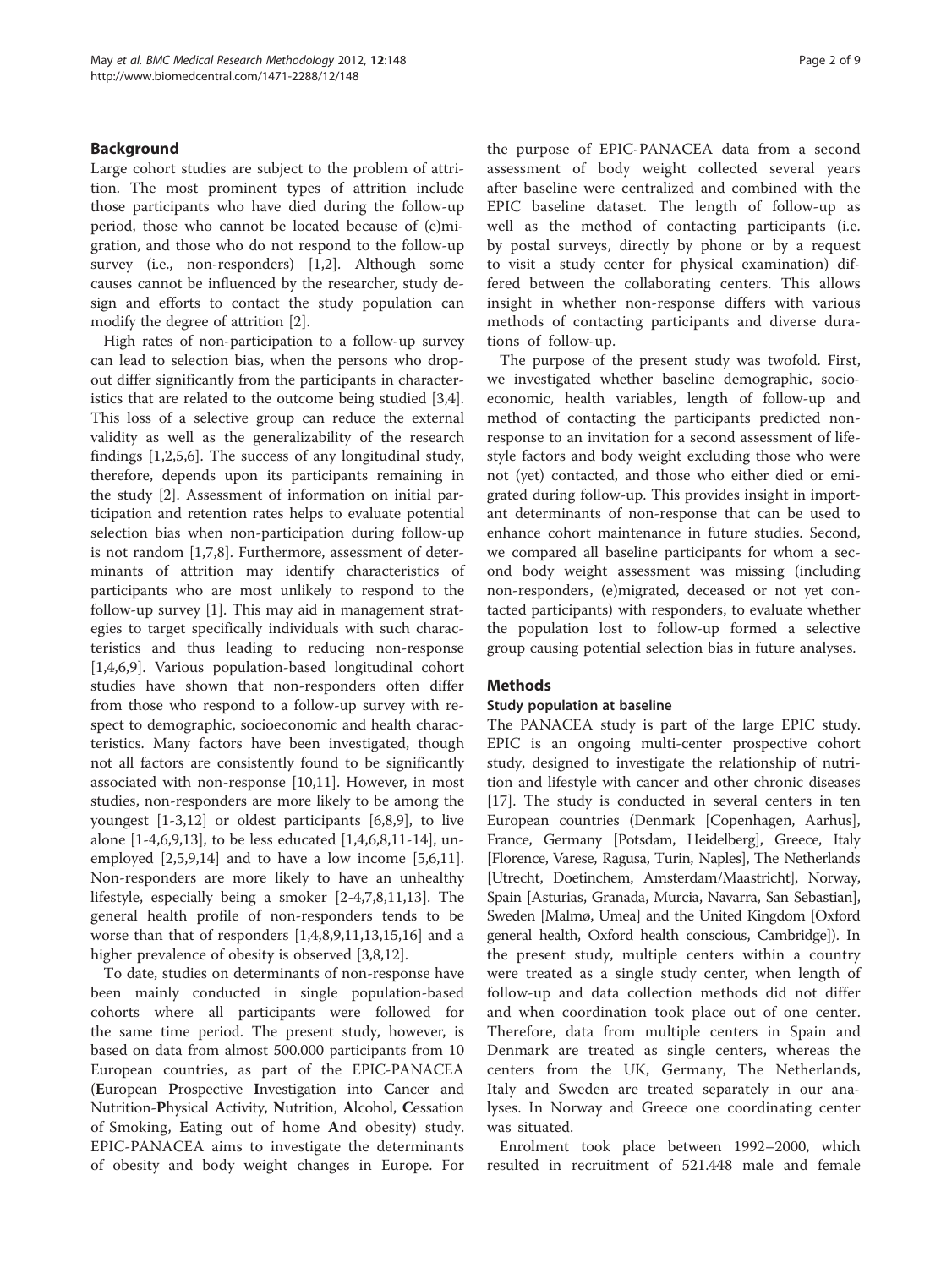participants aged between 20–80 years. In many centers participants were invited from the general population residing in a given town or geographical area except for France where members of the health insurance for teachers were included; a large part of the Spanish and Italian centers included blood donors; the cohorts in Utrecht and Florence included women attending the breast cancer screening program. Half of the participants recruited by the Oxford centre are 'health conscious' vegetarian or healthy eaters partly recruited by contacting members of The Vegetarian Society of the UK and all surviving participants in the Oxford Vegetarian Study [[18](#page-8-0)]. In France, Norway, Utrecht (The Netherlands) and Naples (Italy) only women were recruited. Participants were either invited by mail (Navarra and Asturias (Spain), Ragusa (Italy), France, Germany, Netherlands, United Kingdom, Denmark, Sweden, Norway), in person (Turin (Italy) or in person and by mail (Granada, Murcia and San Sebastian (Spain), Greece, Florence, Naples and Varese (Italy). Individuals who provided written informed consent were mailed standardized questionnaires on diet and on lifestyle, socio-economic and health variables. Most participants completed these questionnaires at home and were then invited to a study centre for an examination. In Spain and Ragusa (Italy), the participants received the nondietary questionnaire by mail. The lifestyle questionnaire was self-administered when visiting the study centre, where also an interviewer-administered computer-driven dietary questionnaire was completed. Participants in Greece who were recruited in person completed an interviewer-administered questionnaire on diet and a questionnaire on lifestyle at the study centre. In Denmark and Malmö (Sweden), the participants filled in dietary questionnaires at home and lifestyle questionnaires at the study centres.

In all EPIC centres, at the study centre anthropometric measurements were performed and blood samples were taken. Only in France, Oxford-Health conscious group and Norway anthropometric measurements were selfreported by the participants. A detailed description of the data collection in each EPIC centre has been reported earlier [\[17](#page-8-0)].

Approval was obtained from the ethical review boards of the International Agency for Research on Cancer and from all local centers.

The EPIC-PANACEA project is designed to investigate the determinants of obesity and weight changes in Europe. From the 521.448 participants recruited initially, 23.479 participants were excluded because of missing information on dietary or lifestyle variables, unavailable information on body mass index (BMI), extreme values on anthropometry data, pregnancy or due to an extreme ratio between energy intake and energy requirement. Thus, 497.969 participants with complete baseline data on anthropometry were available for the baseline EPIC-PANACEA analyses.

#### Follow-up data collection

EPIC participants are followed for vital status, cause of death and disease occurrence. In most of the centers these data are obtained by regular record linkage with the exception of Greece and Potsdam (Germany) where an active follow-up is used. For updating lifestyle and anthropometric data participants were contacted a second time several years after recruitment. For the purpose of EPIC-PANACEA the second assessment of body weight was centralized and combined with the baseline dataset.

Follow-up time between first and second anthropometry assessment differed between study centers due to logistical and financial reasons, and varied between two (in Heidelberg, Germany) to eleven (in Varese, Italy) years. Assessment was conducted through mailed questionnaires, with several exceptions: Spain and Greece contacted their participants by phone and also completed the questionnaire on the phone. Varese used a combination of postal survey and telephone interview. Cambridge (United Kingdom) and Doetinchem (i.e. a sub-cohort of the EPIC Bilthoven cohort, The Netherlands) invited their participants to come to the research center for a second measurement of anthropometry and other lifestyle factors.

In Ragusa (Italy), Turin (Italy) and Potsdam follow-up assessment is currently ongoing. Data from Ragusa and Turin are therefore not included in the present study. Potsdam provided available data from participants who were contacted so far. Naples (Italy) took a random sample of 700 participants of their baseline population for the second assessment round. In Doetinchem 1,101 baseline participants were not contacted for the followup survey. Hence, from all baseline participants 25,355 participants had not (yet) been contacted for a second assessment.

#### Missing data on follow-up assessment of body weight

In addition to the above mentioned reason for missing follow-up lifestyle and anthropometric data, i.e. not (yet) contacted, we defined three other reasons for missing data at follow-up, i.e. death  $(n = 8,226)$ , (e) migration (this information was not provided by France, Spain, Greece and Germany) ( $n = 3,9697$ ), and non-response to the invitation to participate in the second assessment round  $(n = 84,876)$ . We defined non-responders as baseline participants who were contacted for the second assessment (alive and not (e)migrated), but who did not respond to the invitation to participate, i.e. a second assessment of body weight is not available in the EPIC-PANACEA dataset. We defined 'persons with missing second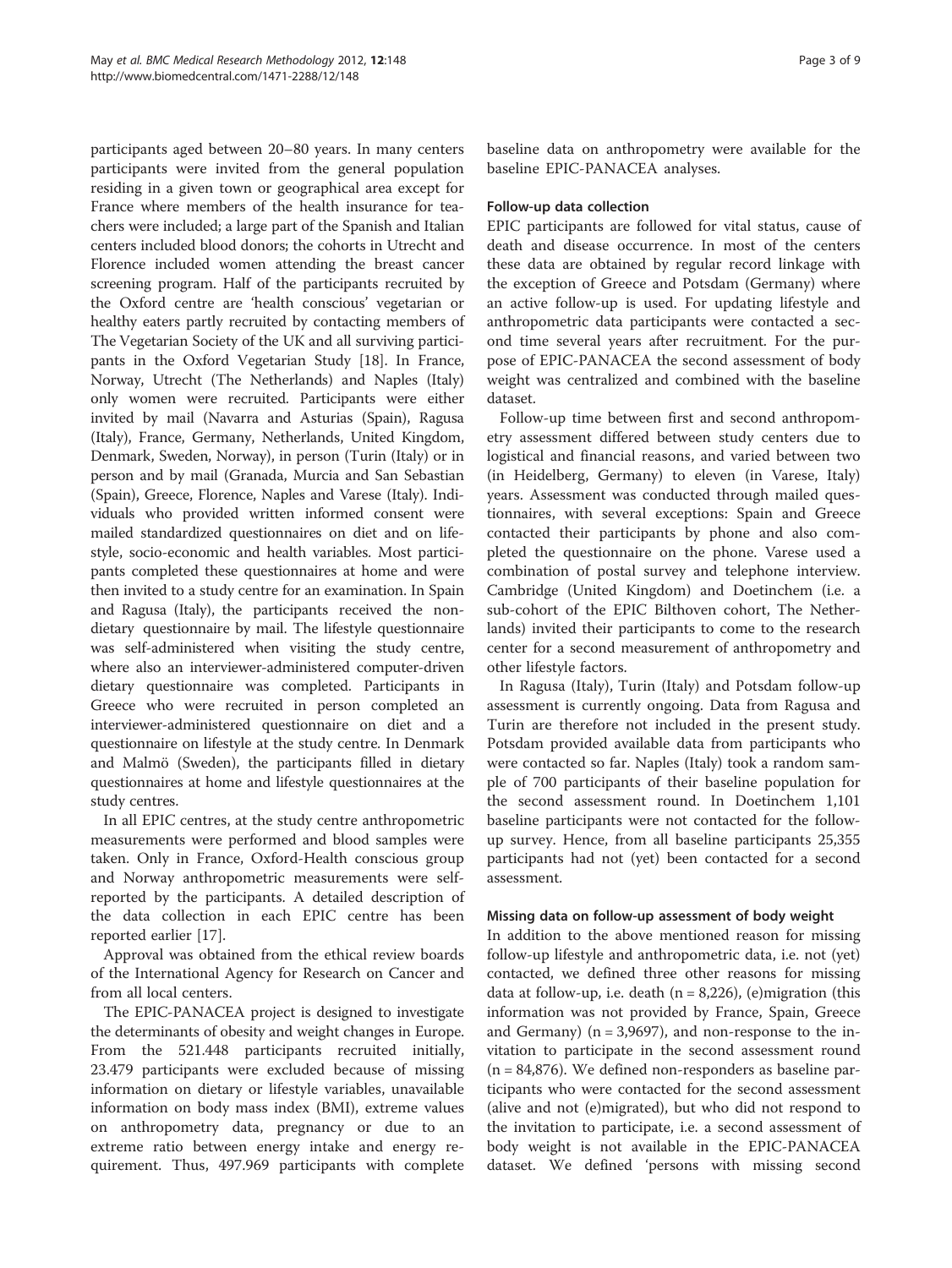assessment data' as all persons for whom a second body weight assessment is missing (i.e. non responders, death, emigrated, or not contacted yet). Figure 1 summarizes the flow of the participants through the EPIC-PANACEA study.

## Potential determinants of non-response

Determinants were chosen based on their importance in future weight change analyses in EPIC-PANACEA or because they were related to non-response in other studies [[1](#page-8-0)-[9,12,13](#page-8-0)]. Selected demographic and socioeconomic variables included sex (male/female), age  $(\leq 40/41 - 60/$ >60 years), marital status (married or living together/single, divorced or separated, widowed) and highest educational level (primary school or less/vocational secondary school/other secondary school/college or university). Lifestyle variables included physical activity according to a validated physical activity index based on work and leisure time activity (inactive/moderately inactive/moderately active/active) [\[19](#page-8-0)], smoking status (never smoker/former smoker/current smoker) and alcohol consumption (non users/light alcohol users (0–18 g/day)/moderate alcohol users (18–60 g/day)/ heavy alcohol users (>60 g/day)). Health variables included BMI (<18.5/18.5-25/25-30/≥30 kg/m<sup>2</sup>), having cancer or a chronic condition or disease (hypertension, stroke, myocardial infarction, diabetes mellitus) at baseline, or having developed cancer between baseline and the invitation for the second assessment of body

weight. Finally recruitment strategy for the second assessment (postal survey, survey completed by telephone, request to visit a study center) and mean follow-up time (0–4 years, 4.1-8 years, >8 years) were taken into account.

## Data analysis

Response rates for the assessment of a second body weight were calculated according to the standard definitions used by the American Association for Public Opinion Research (AAPOR) [[20](#page-8-0)]; i.e. the number of participants with a second weight assessment (responders) divided by the sum of the responders and participants who did not respond (non-responders), died, emigrated or were not yet contacted. Response rates were also calculated for the number of responders divided by the number of non-responders (i.e. excluding baseline participants who were not yet approached, died or emigrated before the second weight assessment from the denominator).

Baseline characteristics of responders  $(n = 375,815)$ were compared to characteristics of non-responders  $(n = 84,876)$ . This information is important because it may help in defining strategies to prevent non-response. To predict probability of non-response by baseline characteristics a multivariate logistic regression model was used with response status (0 for response and 1 for non-response) as the dependent variable and all above

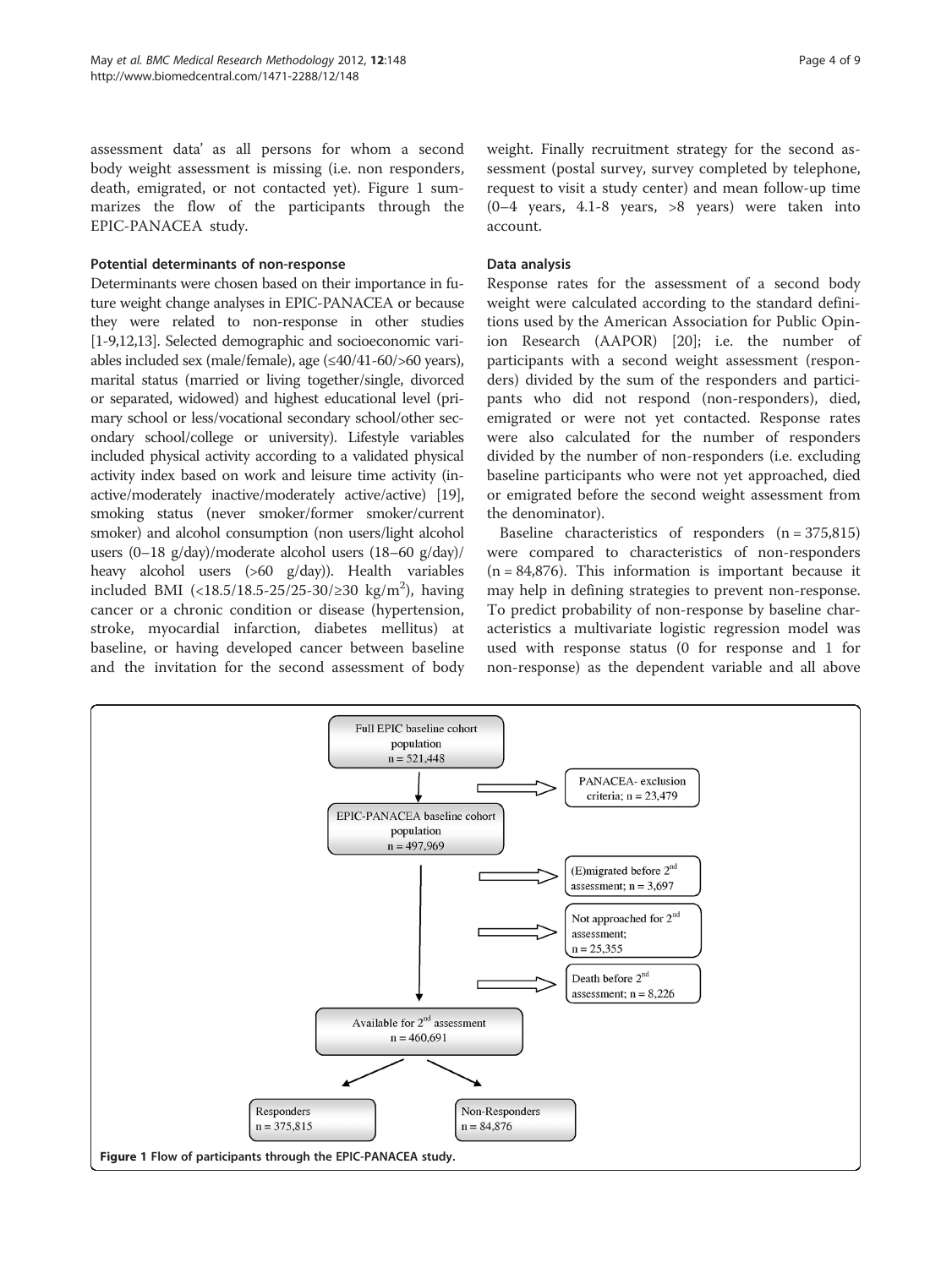mentioned baseline characteristics, recruitment strategy and mean follow-up time as independent variables. Odds ratios mutually adjusted for all variables and their 95% confidence intervals were calculated.

Secondly, baseline characteristics of responders  $(n =$ 375,815) were compared to characteristics of all those persons who had missing data for the second body weight assessment either because of death, (e)migration, not (yet) contacted or non-response  $(n = 122, 154)$ . This information is important in future analyses to interpret whether differences between cross-sectional relations in the baseline cohort (for example between physical activity and BMI) and results from longitudinal studies (for example relations between baseline physical activity and future weight change) can be explained by selection bias. Again a multivariate logistic regression model was used with response status as the dependent variable and above mentioned baseline characteristics as independent variables.

All analyses were performed with SPSS software, version 15.0 for Windows.

# Results

## Response

From all baseline participants ( $n = 497,969$ ), a second assessment of weight was obtained for 375,815 persons (75.5%). When taking in the denominator only those persons who were contacted  $(n = 460,691)$  excluding deceased, (e)migrated and not approached persons) the response rate was 81.6%.

Table [1](#page-5-0) shows the EPIC-PANACEA centers ranked according the time between first and second body weight assessment. Furthermore, the distribution of centers according to the different groups of attrition (i.e. not (yet) approached, deceased, (e)migrated, second assessment missing, non-response) is shown.

# Baseline characteristics of non-responders

Table [2](#page-6-0) presents mutually adjusted associations between baseline characteristics and non-response. Nonresponders were more likely to be male, to be young (≤40 years), to live alone (single, divorced/separated, widowed), to be less educated (primary or vocational secondary school), to be physically inactive (i.e. sedentary job and no recreational activity), to be current smokers, to be either a non or heavy alcohol user, to have a chronic disease at baseline but not cancer, to have developed cancer between baseline and second weight assessment and to have either a low  $\left( <18.5~\text{kg/m}^2 \right)$  or a high BMI (>25, especially  $\geq 30$  kg/m<sup>2</sup>). Based on the Wald statistic, the characteristics that strongly predicted nonresponse were recruitment strategy and duration of follow-up. A more active way of contacting participants, i.e. through direct telephone interview instead of a mailed questionnaire, resulted in a six-fold higher response. Non-response was more than three-fold if the follow-up assessment occurred after a long period, particularly more than 8 years.

When comparing characteristics of the baseline cohort to the characteristics of all persons who had a missing second anthropometric assessment (death, (e)migrated, not yet contacted and non-response) on average the same characteristics were related to missingness (data not shown). Participants for whom a second weight assessment was missing were more often male, young (<40 years), living alone (single, divorced/separated, widowed), less educated (primary or secondary school as highest attained educational level), former or current smokers, alcohol abstainers, chronically diseased at baseline, having developed cancer between baseline and second weight assessment and having either a low  $\left($  <18.5 kg/m<sup>2</sup>) or a high BMI (>25, especially ≥30 kg/m<sup>2</sup>). A missing second body weight assessment was not related to heavy alcohol use or physical inactivity.

# **Discussion**

We investigated whether baseline demographic, socioeconomic and health variables were different between responders and non-responders to a second assessment of body weight in a large European cohort. Our results suggest that non-response was non-random, but linked to specific characteristics of the participants at baseline. Both analyses, responders versus non-responders and responders versus all participants with missing second body weight assessment showed that non-responders were more often male, aged under 40 years, living alone, less educated, of poorer health, reported an unhealthy lifestyle and had either a low or a high BMI. Moreover, important predictors of a high response were a short follow-up time and an active way of follow-up using personal telephone interviews.

#### Non-response

Overall response for the EPIC-PANACEA cohort was 81.6%, varying from 58.2% to 98.8% per center/country. One explanation for the generally high response is that all responders already were participants in the EPIC study assessing relations between lifestyle and chronic diseases. Usually this is a selective population with higher interest in medical and health issues and therefore higher motivation to participate in follow-up assessments. Follow-up time and recruitment strategy differed between the different study centers explaining part of the differences in response between the centers. A shorter time between first and second assessment was associated with a higher response, possibly because participants in centers with short follow-up duration still felt more involved in the study. Direct approach by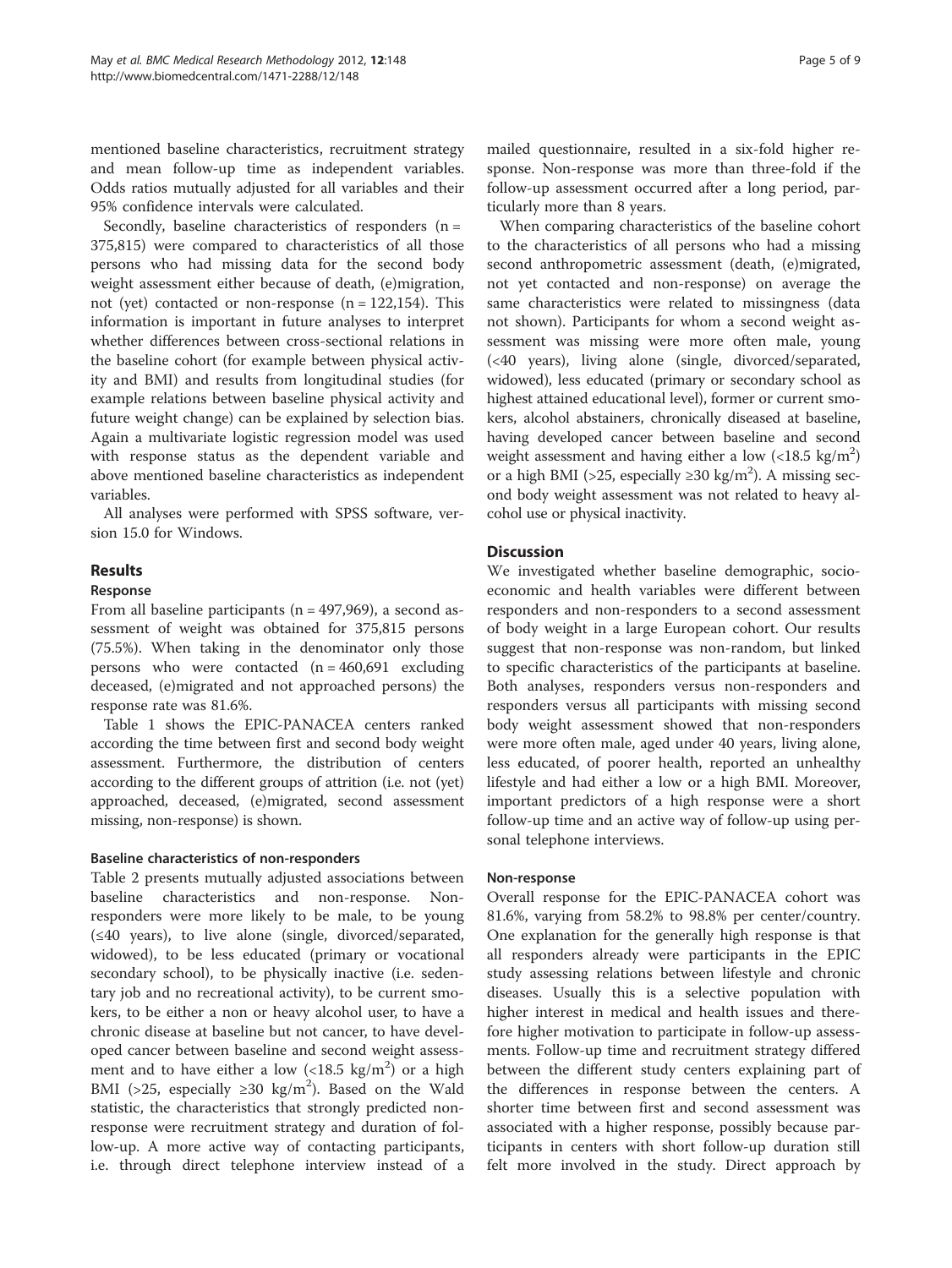<span id="page-5-0"></span>

| Table 1 Characteristics of the EPIC-PANACEA Cohort |  |
|----------------------------------------------------|--|
|----------------------------------------------------|--|

| EPIC-PANACEA Total baseline Mean<br>centers <sup>a</sup> | population<br>n | age<br>yrs (SD)       | Mean<br>time<br>yrs (SD) | Method of contacting<br>follow-up for 2 <sup>nd</sup> assessment | Not (yet)<br>contacted<br>n (%) | Death<br>n(%)            | (E)<br>migrated<br>n(%)  | 2 <sub>nd</sub><br>assessment $n$ (%)<br>missing <sup>b</sup><br>n(%) | Nonresponsec             |
|----------------------------------------------------------|-----------------|-----------------------|--------------------------|------------------------------------------------------------------|---------------------------------|--------------------------|--------------------------|-----------------------------------------------------------------------|--------------------------|
| Heidelberg<br>(GE)                                       | 24,954          | 51.0(8.1)             | 2.1(0.6)                 | P                                                                | 0                               | 129 (0.5)                | na                       | 1,771(7.1)                                                            | 1,642(6.6)               |
| Spain                                                    | 40,418          | 49.3 (8.0)            | 3.3(0.4)                 | T                                                                | 0                               | 202(0.5)                 | na                       | 703 (1.7)                                                             | 501(1.2)                 |
| France                                                   | 71,910          | 52.9 (6.7)            | 3.4(0.8)                 | P                                                                | 0                               | 382 (0.5)                | na                       | 4,544(6.3)                                                            | 4,162 (5.8)              |
| Cambridge<br>(UK)                                        | 24,818          | 59.3 (9.3)            | 3.7(0.7)                 | C                                                                | 0                               | 637 (2.6)                | $\circ$                  | 10,199 (41.1)                                                         | 9,562 (39.5)             |
| Utrecht (NL)                                             | 16,869          | 57.7 (6.0)            | 4.4(0.8)                 | P                                                                | 0                               | 225(1.3)                 | 859 (5.1)                | 4,723 (28.0)                                                          | 3,639 (23.1)             |
| Malmo (SW)                                               | 27,463          | 58.1 (7.6)            | 4.9(0.5)                 | P                                                                | $\Omega$                        | 776 (2.8)                | na                       | 5,832 (21.2)                                                          | 5,056 (18.9)             |
| Doetinchem<br>(NL)                                       | 7,139           | 44.0 (11.8)           | 5.0(0.2)                 | C                                                                | $1,101$ (15.5) 68 (1.0)         |                          | 80(1.1)                  | 2,584 (36.2)                                                          | 1332 (22.6)              |
| Denmark                                                  | 55,753          | 56.7 (4.4)            | 5.3(0.3)                 | P                                                                | 0                               | 1,610(2.9)               | 317 (0.6)                | 11,594 (20.8)                                                         | 9,667 (18.0)             |
| Oxford (UK)<br>Health<br>Conscious                       | 47,208          | 44.5 (14.5) 5.3 (0.5) |                          | P                                                                | $\overline{0}$                  | 827 (1.8)                | 393 (0.8)                | 17,188 (36.4)                                                         | 15,968 (34.7)            |
| Oxford (UK)<br>General<br>Health                         | 7,221           | 53.1 (7.9)            | 5.6(0.6)                 | P                                                                | $\mathbf 0$                     | 138 (1.9)                | 29 (0.4)                 | 1,945 (26.9)                                                          | 1,778 (25.2)             |
| Norway                                                   | 35,829          | 48.2 (4.3)            | 6.2(0.5)                 | P                                                                | 0                               | 375 (1.0)                | 157(0.4)                 | 9,491 (26.5)                                                          | 8,959 (25.4)             |
| Amsterdam/<br>Maastricht (NL)                            | 14,920          | 42.3 (10.9) 6.2 (1.1) |                          | P                                                                | $\mathbf{0}$                    | 163(1.1)                 | 533 (3.6)                | 5,483 (36.7)                                                          | 4,787 (33.7)             |
| Greece                                                   | 25,997          | 53.2 (12.6)           | 7.7(2.1)                 | T                                                                | 0                               | 590 (2.3)                | na                       | 1,832 (5.3)                                                           | 792 (3.1)                |
| Potsdam (GE)                                             | 26,891          | 50.5(9.0)             | 8.5(0.9)                 | P                                                                | 4,282 (15.9)                    | 827(3.1)                 | na                       | 8,528 (31.7)                                                          | 3,419 (15.7)             |
| Naples (IT)                                              | 4.947           | 50.3(7.7)             | 8.7(1.2)                 | P                                                                | 4,271 (86.3)                    | 1(0.0)                   | $\circ$                  | 4356 (88.1)                                                           | 84 (12.4)                |
| Florence (IT)                                            | 13,089          | 51.6(7.7)             | 9.3(1,1)                 | P                                                                | 0                               | 230 (1.8)                | 108 (0.8)                | 2,883 (22.0)                                                          | 2,545 (20.0)             |
| Umea (SW)                                                | 25,048          | 46.1 (10.3)           | 9.9(0.3)                 | P                                                                | 0                               | 759 (3.0)                | 1012 (4.0)               | 11,501 (45.9)                                                         | 9,730 (41.8)             |
| Varese (IT)                                              | 11,797          | 51.6 (8.2)            | 11.1(1.1)                | P/T                                                              | 0                               | 287 (2.4)                | 209 (1.8)                | 1,749 (14.8)                                                          | 1,253(11.1)              |
| Ragusa (IT) <sup>d</sup>                                 | 5,949           | 47.3 (7.6)            | $\overline{\phantom{a}}$ | ÷,                                                               | 5,949 (100)                     | $\overline{\phantom{a}}$ | $\overline{\phantom{a}}$ | 5,949 (100)                                                           | $\overline{\phantom{a}}$ |
| Turin (IT) <sup>d</sup>                                  | 9,749           | 50.2(7.7)             | $\overline{\phantom{a}}$ | $\overline{\phantom{m}}$                                         | 9,749 (100)                     | $\overline{\phantom{a}}$ | $\frac{1}{2}$            | 9,749 (100)                                                           | $\overline{\phantom{a}}$ |
| <b>Total</b>                                             | 497,969         | 51.5<br>(9.9)         | 5.3<br>(2.4)             |                                                                  | 25,355<br>(5.1)                 | 8,226<br>(1.7)           | 3,697<br>(0.7)           | 122,154<br>(24.5)                                                     | 84,876<br>(18.4)         |

Abbreviation: yrs - years, SD – standard deviation, na - no information available, C -  $2^{nd}$  assessment at study center; P -  $2^{nd}$  assessment by postal survey; T -  $2^{nd}$ assessment by telephone interview.

<sup>a</sup> Multiple centers within a country were treated as a single study center, when length of follow-up and data collection methods did not differ and when

coordination took place out of one center (Spain, France, Denmark). In Norway and Greece only one research center was situated.

<sup>b</sup> Percentage corresponds to the overall response rates calculated according to the standard definitions used by the American Association for Public Opinion Research (AAPOR) [20].

<sup>c</sup> For calculation of the proportion non-response, baseline participants who were not (yet) approached, died or emigrated before the second assessment were excluded ( $n = 37.278$ ).

<sup>d</sup> Ragusa and Turin did not contact any of their participants for a second assessment yet.

telephone also yielded a higher response when compared to using a postal questionnaire. This implies that efforts of researchers to try and contact participants by telephone may enhance participation. However, requesting participants to visit a research center causes a burden to some persons, resulting in a lower response when compared to mailed or telephone administered questionnaires. However, we should be cautious with these conclusions because we did not study effects of different follow-up times and recruitments strategies within a center. So, center differences may also contribute to the observed differences in response between centers with different follow-up times and recruitments strategies. For example, in the Spain where participants where contacted by phone, blood donors were included and donors might be cooperative with regard to health related initiatives in general.

We identified several demographic and socioeconomic determinants that were independently related to nonresponse. The lower response among participants below age 40 years may relate to work obligations and family commitments and consequently less time to take part in research. This effect of age is in agreement with some studies [\[1](#page-8-0)-[3,12\]](#page-8-0), although others found non-response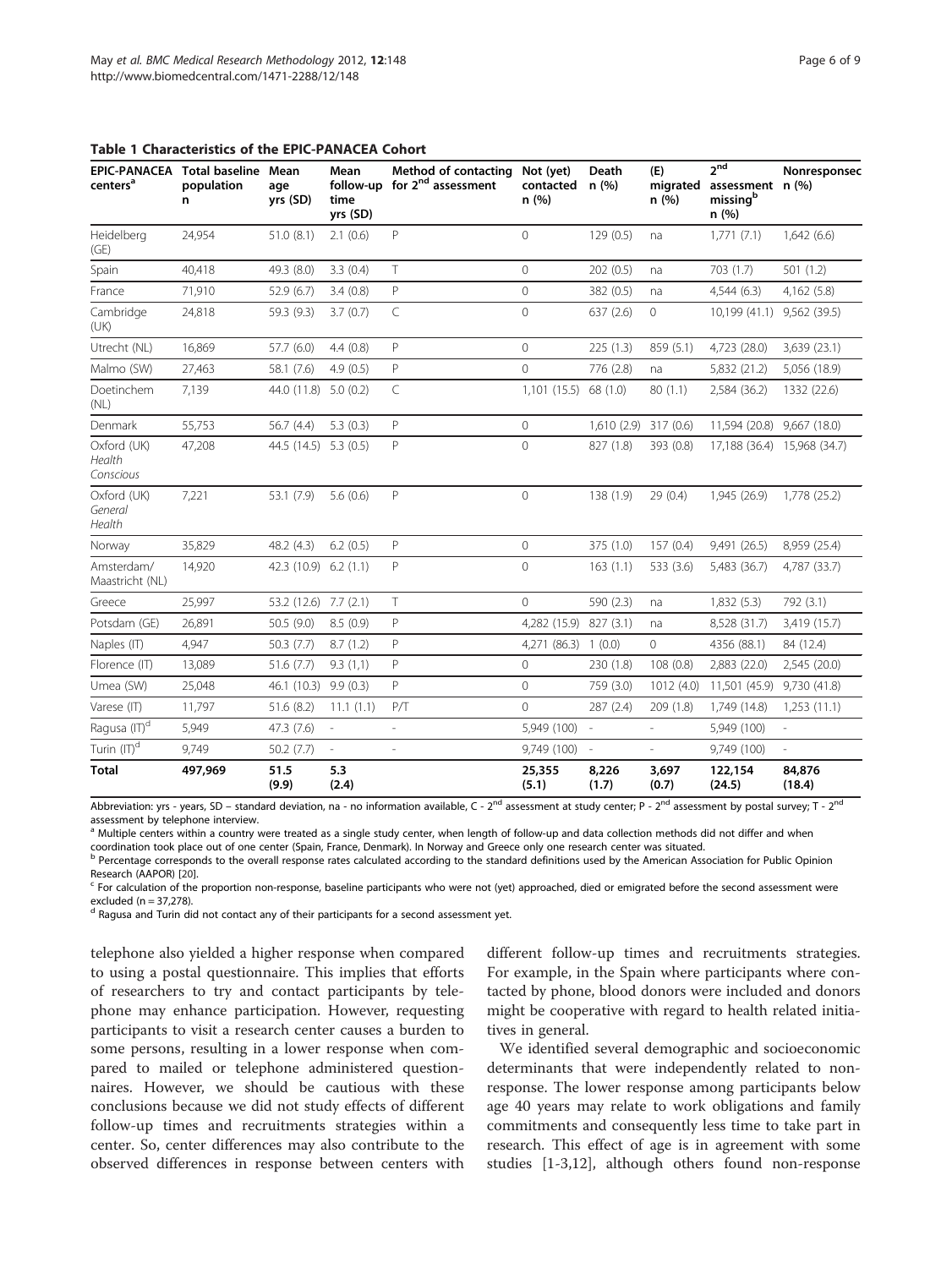#### <span id="page-6-0"></span>Table 2 Multivariate odds ratios of non-response to a second  $\alpha$ ssment of body weight in the FPIC-PANACFA study $^{\rm a}$

|                                   | Participants available for<br>$2nd$ assessment (n = 460,691) |                                            |                 |            |
|-----------------------------------|--------------------------------------------------------------|--------------------------------------------|-----------------|------------|
|                                   | Number of<br>participants<br>n                               | Non-responders<br>$(n = 84, 876)$<br>n (%) | OR <sup>b</sup> | 95% CI     |
| Sex                               |                                                              |                                            |                 |            |
| Missing                           | 0                                                            |                                            |                 |            |
| Male                              | 130,030                                                      | 26,190 (20.1)                              | 1.0             |            |
| Female                            | 330,661                                                      | 58,686 (17.7)                              | 0.92            | 0.90, 0.94 |
| Age                               |                                                              |                                            |                 |            |
| Missing                           | 0                                                            |                                            |                 |            |
| $≤40$ years                       | 50,789                                                       | 14,911 (29.4)                              | 1.0             |            |
| 41-60 years                       | 317,177                                                      | 51,997 (16.4)                              | 0.48            | 0.47, 0.49 |
| >60 years                         | 92,725                                                       | 17,968 (19.4)                              | 0.51            | 0.50, 0.53 |
| Marital status                    |                                                              |                                            |                 |            |
| Missing                           | 106,239                                                      |                                            |                 |            |
| Married/living together           | 279,994                                                      | 52,581 (18.8)                              | 1.0             |            |
| Living alone <sup>c</sup>         | 74,458                                                       | 19,077 (25.6)                              | 1.4             | 1.37, 1.43 |
| Highest educational level         |                                                              |                                            |                 |            |
| Missing                           | 19,063                                                       |                                            |                 |            |
| College or university             | 110,246                                                      | 18,893 (17.1)                              | 1.0             |            |
| Other secondary school            | 100,618                                                      | 15,447 (15.4)                              | 0.93            | 0.90, 0.95 |
| Vocational secondary<br>school    | 104,299                                                      | 23352 (22.4)                               | 1.08            | 1.05, 1.10 |
| Primary school or less            | 126,465                                                      | 22,300 (17.6)                              | 1.35            | 1.31, 1.38 |
| Cambridge physical activity index |                                                              |                                            |                 |            |
| Missing                           | 65,002                                                       |                                            |                 |            |
| Active                            | 73,596                                                       | 13,859 (18.8)                              | 1.0             |            |
| Moderately active                 | 96,772                                                       | 14,710 (15.2)                              | 0.98            | 0.95, 1.01 |
| Moderately inactive               | 137,438                                                      | 20,802 (15.1)                              | 0.99            | 0.96, 1.01 |
| Inactive                          | 87,883                                                       | 14,593 (16.6)                              | 1.15            | 1.12, 1.19 |
| Smoking status                    |                                                              |                                            |                 |            |
| Missing                           | 9,722                                                        |                                            |                 |            |
| Never                             | 227,854                                                      | 37,297 (16.4)                              | 1.0             |            |
| Former                            | 122,690                                                      | 23,209 (18.9)                              | 1.02            | 1.00, 1.04 |
| Current                           | 100,425                                                      | 22,452 (22.7)                              | 1.33            | 1.30, 1.35 |
| Alcohol consumption               |                                                              |                                            |                 |            |
| Missing                           | 0                                                            |                                            |                 |            |
| Light alcohol users               | 302,995                                                      | 59,630 (19.7)                              | 1.0             |            |
| Non-users                         | 61,316                                                       | 10,467 (17.1)                              | 1.18            | 1.15, 1.21 |
| Moderate alcohol users            | 84,255                                                       | 12,901 (15.3)                              | 0.96            | 0.93, 0.98 |
| Heavy alcohol users               | 12,125                                                       | 1,878 (15.5)                               | 1.12            | 1.06, 1.19 |
| Cancer at baseline                |                                                              |                                            |                 |            |
| Missing                           | 16,618                                                       |                                            |                 |            |
| No                                | 423,646                                                      | 76,910 (18.2)                              | 1.0             |            |
| Yes                               | 20,427                                                       | 3,954 (19.4)                               | 0.86            | 0.81, 0.91 |

#### Table 2 Multivariate odds ratios of non-response to a second assessment of body weight in the EPIC-PANACEA study<sup>a</sup> (Continued)

| Chronic disease at baseline <sup>d</sup>        |             |               |      |            |
|-------------------------------------------------|-------------|---------------|------|------------|
| Missing                                         | 45,998      |               |      |            |
| Healthy                                         | 378,342     | 63,115 (16.7) | 1.0  |            |
| <b>Disease</b>                                  | 36,351      | 7,027 (19.3)  | 1.33 | 1.27, 1.39 |
| Cancer before 2 <sup>nd</sup> weight assessment |             |               |      |            |
| Missing                                         | $\mathbf 0$ |               |      |            |
| No                                              | 448,198     | 81,752 (18.2) | 1.0  |            |
| Yes                                             | 12,493      | 3,124 (25.0)  | 1.39 | 1.33, 1.45 |
| <b>BMI</b>                                      |             |               |      |            |
| Missing                                         | 334         |               |      |            |
| 18.5 - 25 kg/m <sup>2</sup>                     | 236,019     | 43,404 (18.4) | 1.0  |            |
| $< 18.5$ kg/m <sup>2</sup>                      | 6,868       | 1,451(21.1)   | 1.16 | 1.09, 1.23 |
| 25 - 29.9 kg/m <sup>2</sup>                     | 157,093     | 29,072 (18.5) | 1.08 | 1.06, 1.10 |
| $\geq$ 30 kg/m <sup>2</sup>                     | 60,377      | 10,850 (18.0) | 1.26 | 1.23, 1.29 |
| Recruitment strategy                            |             |               |      |            |
| Missing                                         | $\Omega$    |               |      |            |
| Postal survey                                   | 353,699     | 71,436 (20.2) | 1.0  |            |
| Approached by<br>elephone                       | 76,924      | 2,546 (3.3)   | 0.16 | 0.15, 0.16 |
| Requested to visit<br>study center              | 30,068      | 10,894 (36.2) | 2.7  | 2.58, 2.78 |
| Mean follow-up time                             |             |               |      |            |
| Missing                                         | 0           |               |      |            |
| $0 - 4.0$ years                                 | 160,750     | 15,867 (9.9)  | 1.0  |            |
| 4.1 - 8.0 years                                 | 230,155     | 51,978 (22.6) | 3.00 | 2.91, 3.06 |
| 8.1 - 12.0 years                                | 69,786      | 17,031 (24.4) | 3.26 | 3.16, 3.36 |
|                                                 |             |               |      |            |

Abbreviations: OR - odds ratio; CI - confidence interval.

<sup>a</sup> Participants who were not (yet) approached, died or (e)migrated during follow-up were not excluded in the present analyses.

 $<sup>b</sup>$  A multivariate logistic regression model was used with response status</sup>  $(0 =$  responder; 1 = non-responder) as the dependent variable and all baseline characteristics, recruitment strategy and mean follow-up time as independent variables. All variables are mutually adjusted.

<sup>c</sup> Single, divorced/separated, widowed.

<sup>d</sup> Hypertension, stroke, myocardial infarction, diabetes mellitus.

increasing with age [\[6,8,9](#page-8-0)]. Similar to what has been consistently reported in previous studies [\[1-4](#page-8-0),[6,9,13\]](#page-8-0), we found lower response among participants living alone, i.e. single, divorced/separated or widowed. They depend on their intrinsic motivation to maintain participation in the study and might lack the encouragement of a partner. Furthermore, in agreement with others [\[3,13](#page-8-0)], who reported educational level as one of the most important predictors of non-response, low education was associated with lower response. Reporting a less healthy lifestyle at baseline, i.e., physical inactivity, being a smoker and both, either absence of alcohol or heavy use, was related to higher non-response. Similar results for alcohol use were reported by Thomas et al. [\[11](#page-8-0)], who suggested that three-quarters of alcohol abstainers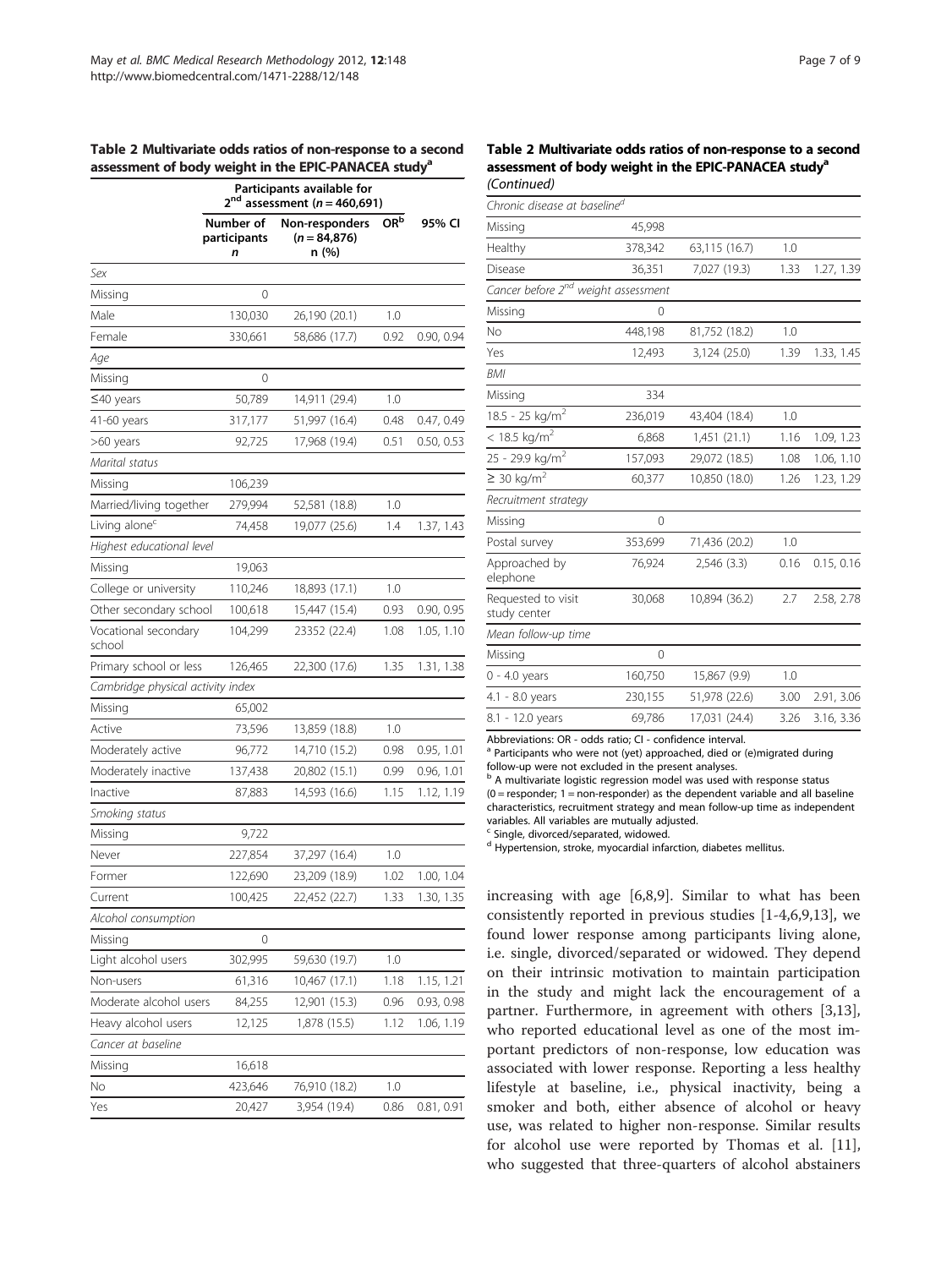were ex-drinkers, having given up drinking because of ill-health. Participants with a chronic disease at baseline were more likely to refuse participation in the followup survey, however, participants with cancer were more likely to respond. This might be due to the fact that the EPIC study was designed specifically to investigate causes of cancer and, therefore, (ex)cancer patients who already decided to participate at baseline were still willing to contribute to this study at a later time. In contrast, participants who developed cancer during follow-up were less likely to respond to an invitation for the second assessment.

Comparing responders with persons for whom a second body weight assessment was missing (i.e. death, (e) migrated, not yet contacted, non-responder) yielded rather similar results. This may imply that future studies that assess relations between baseline characteristics and weight changes during follow-up should consider the possibility of selective non-response. However selective non-response does not automatically imply selection bias and thus distorted effect estimates. If there is selection bias, statistical tools may help in adjusting, such as the method of 'inverse probability' [[21,22\]](#page-8-0). Several other studies that investigated the magnitude of bias due to non-response showed that bias in these relationships was negligible [[3,14\]](#page-8-0).

Strengths of the present study are the large samples of participants from several European centres, the use of various methods of collecting the second assessment, different time intervals between the first and the second assessment and the use of standardized and validated baseline questionnaires across centres. Some limitations should be considered when interpreting our results. First, the determinants of attrition are based on baseline data, while some lifestyle factors might fluctuate or change over time. Second, in a cohort of half a million people misclassification of exact dates of vital status or migration may occur. Consequently, in some centers the non-response group may include persons already deceased or (e)migrated but not yet registered as such. Third, the selection of the study population in each EPIC centre was largely influenced by practical considerations. Therefore, the sample was not intended to be representative of each region and investigating crosscultural differences in non-response was not possible. Finally, we studied the response to a second assessment of anthropometric measures. In many centers, at the same time other lifestyle or nutritional data were collected. The type of information as well as the amount may also affect response.

# Conclusions

In conclusion, in this large cohort study response to a second assessment, between 2–11 years after baseline, was reasonably high and varied between centers according to follow-up time and recruitment strategy. Nonresponse was more frequent in participants who were young, living alone, less educated, of poorer health, reported an unhealthy lifestyle and had either a low or high BMI. Cohort studies, especially those with long follow-up, may enhance cohort maintenance by paying extra attention to groups with above-mentioned characteristics who are most unlikely to respond and by an active recruitment strategy using telephone interviews.

#### Competing interests

The authors declare that they have no competing interests.

#### Authors' contributions

PHMP: principal investigator of the EPIC-PANACEA project and guarantor of the article; AMM, LEA and PHMP: conceived the current study; AMM, LEA, PHMP: responsible for the design of the study, analyses of data, interpretation of results; AMM, LEA drafting of the manuscript, taking into account the comments and suggestions of the coauthors; contributors from the collaborating centers (DR, ACV, AA, UK, AS, PO, NS, SR, TM, SR, SH, HB, MMB, MUJ, KO, NJW, CG, AT, JH, TJK, EAS, VH, JM, BH, EL, TB, FCC, MCBR, LR, MJS. MD, AB, JMH, AN, AT, DP, BP, TN, AM, RT, DA, HBBM, ER, PHMP): provided the original data, information on the respective populations, and advice on study design, analysis, and interpretation of the results; and all coauthors: had the opportunity to comment on the analysis and interpretation of the findings and approved the final version of the manuscript. All authors read and approved the final manuscript.

#### Acknowledgements

This work was supported by the European Union, in the framework of the Public Health Programme (project number: 2005328). The work was further financially supported by the European Commission: Public Health and Consumer Protection Directorate 1993–2004; Research Directorate-General 2005-."; Ligue contre le Cancer, Societé 3 M, Mutuelle Générale de l'Education Nationale, Institut National de la Santé et de la Recherche Médicale (INSERM) (France); German Cancer Aid, German Cancer Research Center, Federal Ministry of Education and Research (Germany); Danish Cancer Society (Denmark); Health Research Fund (FIS) of the Spanish Ministry of Health, The participating regional governments and institutions and the ISCIII of the Spanish Ministry of Health (RETICC DR06/0020) (Spain); Cancer Research UK, Medical Research Council, Stroke Association, British Heart Foundation, Department of Health, Food Standards Agency, the Wellcome Trust (United Kingdom); Greek Ministry of Health and Social Solidarity, Hellenic Health Foundation and Stavros Niarchos Foundation (Greece); Italian Association for Research on Cancer, National Research Council (Italy); Dutch Ministry of Public Health, Welfare and Sports, Dutch Ministry of Health, Dutch Prevention Funds, LK Research Funds, Dutch ZON (Zorg Onderzoek Nederland), World Cancer Research Fund (WCRF) (the The Netherlands); Swedish Cancer Society, Swedish Scientific Council, Regional Government of Skane (Sweden); Norwegian Cancer Society (Norway). We would like to acknowledge the DiOGenes (Diet, Obesity, and Genes) project supported by the European Community (contract no. FOOD-CT-2005- 513946) for collecting the follow-up data in five EPIC cohorts (i.e. Florence (Italy), Potsdam (Germany), Copenhagen and Arhus (Denmark) and Bilthoven (the Netherlands).

#### Author details

<sup>1</sup> Julius Centre for Health Sciences and Primary Care, University Medical Centre Utrecht, Utrecht University, PO Box 85500, 3508, GA Utrecht, The Netherlands. <sup>2</sup>National Institute for Public Health and the Environment (RIVM), Bilthoven, The Netherlands. <sup>3</sup>Department of Epidemiology and Biostatistics, School of Public Health, Imperial College London, London, United Kingdom. <sup>4</sup>Unit of Nutrition, Environment and Cancer, Catalan Institute of Oncology, IDIBELL, Barcelona, Spain. <sup>5</sup>Medical Research Council Epidemiology Unit, Cambridge, United Kingdom. <sup>6</sup>German Institute of Human Nutrition Potsdam-Rehbrücke, Heidelberg, Germany. <sup>7</sup>Hellenic Health Foundation, Athens, Greece AND Department of Hygiene, Epidemiology and